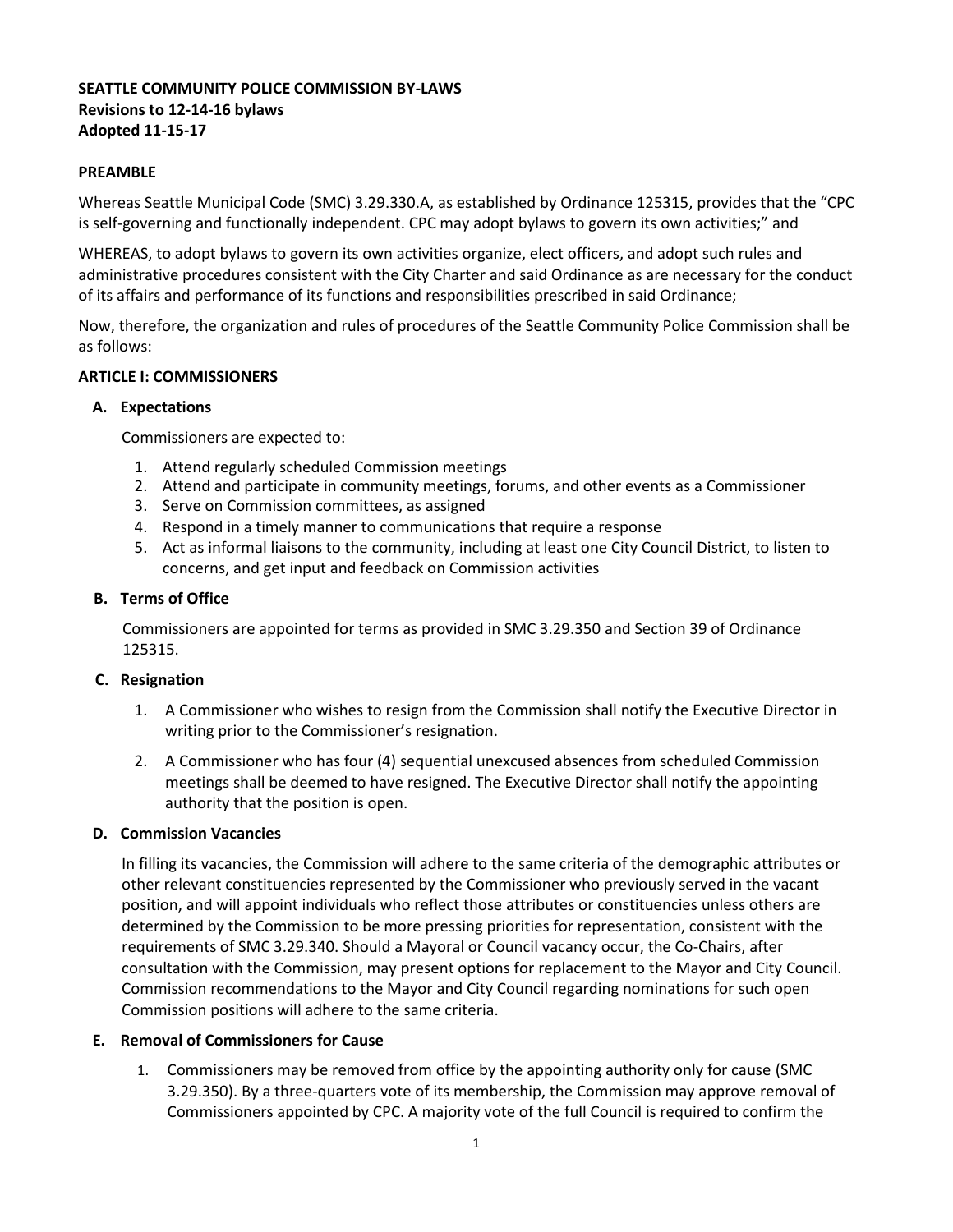removal of any Commissioner.

- 2. Commissioners appointed by the Mayor or City Council may be recommended for removal from the Commission for cause at a regular meeting of the Commission, provided that at least seven (7) days written notice of such intent is given to all Commission members. The motion to consider recommending removal shall be made at the first meeting following the required notice. The motion to recommend removal shall be voted on and requires a three-quarter (3/4) majority vote, of all voting Commissioners (not 3/4 of Commissioner's present) to pass.
- 3. If the affected Commissioner desires to continue serving, the affected Commissioner shall request the tabling of any motion to remove or recommend removal and the Commission shall table such motion until the next regularly scheduled Commission meeting. Prior to the vote at the next regularly scheduled Commission meeting, the affected Commissioner shall submit to the Executive Director a written statement of appeal at least seven days prior to the next regularly scheduled Commission meeting stating the basis for believing removal is not warranted. The Executive Director shall distribute the statement by email to all Commissioners at least five days prior to the next regularly scheduled Commission meeting.

### **ARTICLE II: OFFICERS**

### **A. Election of Officers**

Each January the Commission shall elect, by a majority vote at a regularly scheduled Commission meeting, a slate of at least two Co-Chairs from the Commission membership to serve an annual term as Commission officers.

#### **B. Responsibilities of Co-Chairs**

- 1. The Co-Chairs shall preside at all meetings of the Commission, shall sign all official documents of the Commission, and appoint all committees, committee members, and committee chairs. In the event that all Co-Chairs are absent or unable to perform their duties, their duties will be assumed by their designee, or by a member approved by a majority of Commissioners at a regularly scheduled or special Commission meeting.
- 2. The Co-Chairs shall be responsible for approving proposed Commission meeting agendas, meeting dates, times, and locations, and ensuring, along with staff, minutes are recorded for each meeting and distributed in advance of the following regularly scheduled Commission meeting.
- 3. The Co-Chairs shall be responsible for approving any Commissioner requests for an extended absence.

## **C. Removal of Co-Chairs**

Any Commission member may make a motion to consider the removal for cause of any Co-Chair from office at a regular meeting of the Commission, provided that at least seven (7) days written notice of such intent is given to all Commission members. The motion to consider removal shall be made at the first meeting following the required notice. The motion to remove shall be voted on and requires a threequarter (3/4) majority vote, of all Commissioners (not 3/4 of Commissioner's present) to pass.

#### **ARTICLE III: MEETINGS**

#### **A. Time and Place**

Regular meetings of the Commission shall be held at least once each month at such time and place as the Commission Co-Chairs shall designate (SMC 3.29.360.D). Commission meetings are open to the public. The dates and times of regular meetings shall be posted on the Commission's website. The Executive Director shall make best efforts to post the agenda for each meeting on the Commission's website at least 24 hours before each meeting (RCW 42.30.077). Minutes of each meeting shall be promptly recorded and posted on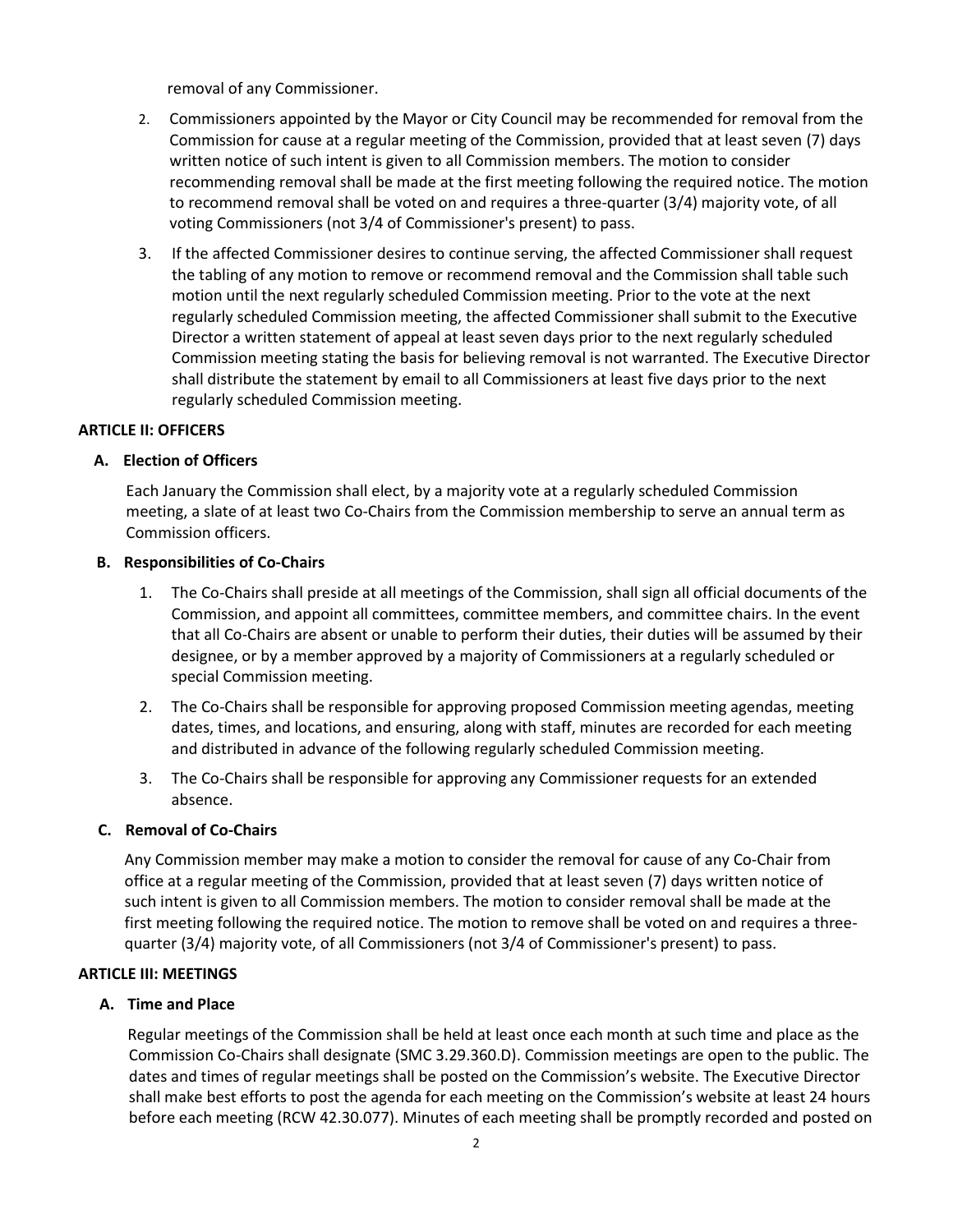the Commission's website (RCW 42.32.030).

## **B. Special Meetings**

Special meetings of the Commission shall be held upon the call of the Co-Chairs or upon request of a majority of Commissioners. Said special meetings shall be held for a specific purpose or purposes and shall not take the place of a regular Commission meeting unless so determined at a prior regular meeting. Notice to each Commissioner shall be personally delivered by mail, by fax, or by electronic mail. The Executive Director shall make best efforts to post a public notice for each special meeting, along with the agenda, on the Commission's website at least 24 hours before the time of the meeting specified in the notice. The public notice shall be posted at the main entrance of the Commission's principal location and at the meeting site at least 24 hours before the time of the meeting. Notice shall also be provided to each local newspaper of general circulation and local radio or television station that has on file with the Commission a written request to be notified of such special meeting or of all special meetings (RCW 42.30.080). Where circumstances require, special meetings may be held by telephone conference, provided that the public shall be allowed access to a location where the telephone conference can be heard.

### **C. Compliance with Laws**

- 1. All regular and special meetings shall be held in accordance with public meeting laws, including the Open Public Meetings Act (Chapter 42.30 RCW) and Chapter 42.32 RCW, and these Commission bylaws.
- 2. During any regular meeting, the Commission may convene in closed executive sessions to discuss matters as permitted in RCW 42.30.110, including but not limited to, litigation or potential litigation to which the Commission, or any Commissioner or staff acting in an official capacity is, or is likely to become, a party, when public knowledge regarding the discussion is likely to result in an adverse legal or financial consequence to the Commission. If the Commission intends to convene in executive session in any special meeting, the executive session and its purpose shall be stated on the special meeting notice.

#### **D. Quorum**

A simple majority of currently appointed Commissioners shall constitute a quorum for the transaction of business.

## **E. Participation in Meetings by Telephone**

In special circumstances such as unavoidable schedule conflict or travel, Commissioners may participate in a Commission meeting by conference telephone call, which allows all persons participating in the meeting to hear each other. Participation by telephone shall be equivalent to presence in person at the meeting for purposes of determining if a quorum is present.

#### **F. Public Testimony**

Public testimony is not received at Commission or Commission committee meetings. The Commission will receive public input and information about the extent to which the purposes, duties, and responsibilities detailed in SMC Chapter 3.29 have been met through its community engagement activities, including public forums, and through written statements submitted to the Commission by email or delivered by postal service.

#### **ARTICLE IV: ATTENDANCE**

## **A. Responsibility**

It is the responsibility of each Commissioner to attend scheduled Commission meetings and meetings of committees to which the Commissioner is appointed.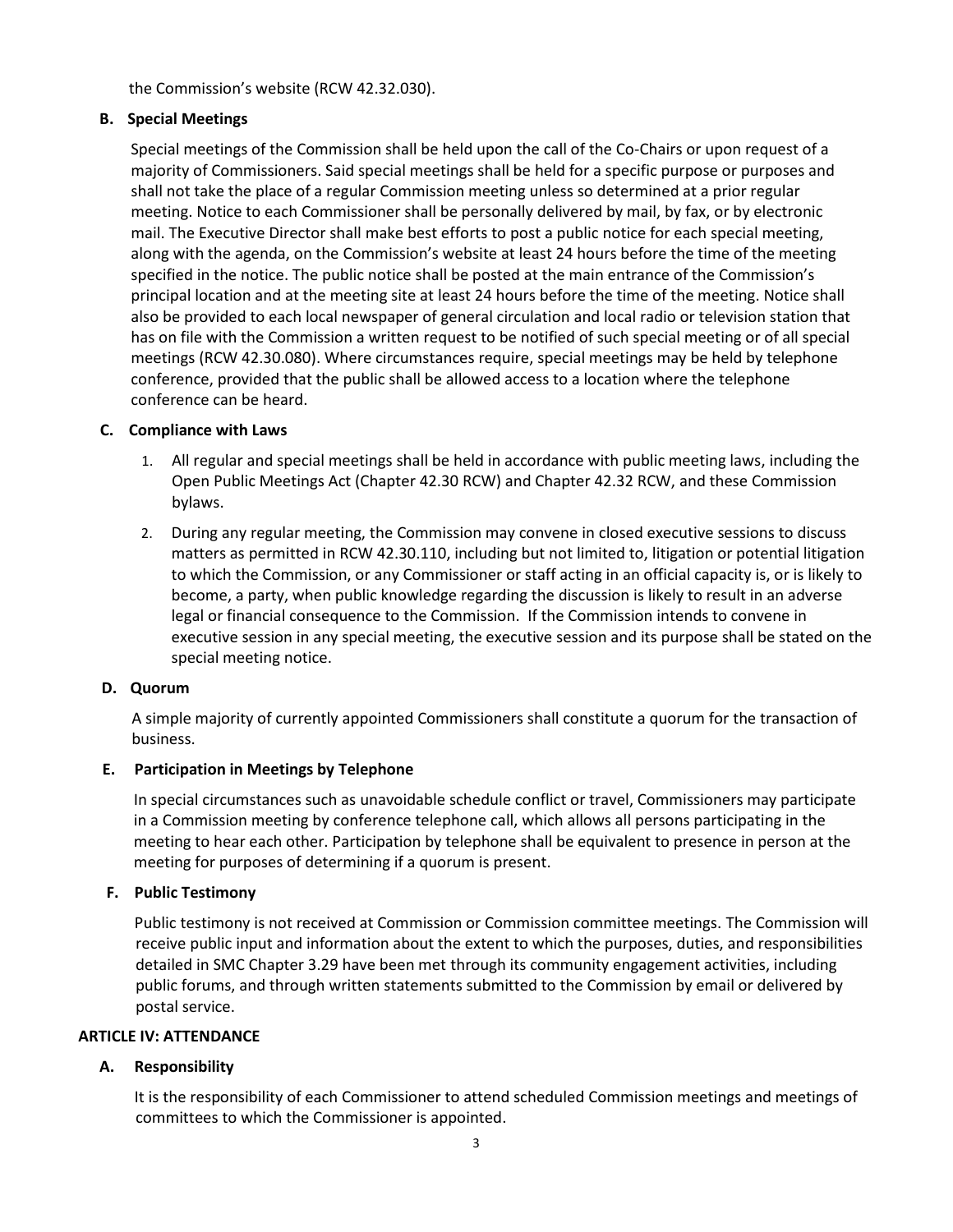### **B. Excused Absence**

- 1. An excused absence shall be defined as an absence due to one or more of the following:
	- a. Illness
	- b. Family leave
	- c. Out of town trip
	- d. Emergency
	- e. Unavoidable work or personal conflicts
	- f. Commission-related business
- 2. To request an excused absence, Commissioners shall notify the Executive Director or the Executive Director's designee prior to the Commission meeting, stating the specific reason for the request. If the circumstances prevent a Commissioner from notifying staff prior to the meeting, the Commissioner will notify staff as soon as possible.

## **C. Extended Absence**

In special circumstances, the Co-Chairs may grant an extended leave of absence. If a Commissioner anticipates an extended absence from their Commission activities, the Commissioner shall submit a written request for an extended leave of absence of not more than 3 months to the Executive Director. The written request shall state the reasons for the request and the expected date of return to active participation on the Commission. The Executive Director will forward the request to the Co-Chairs.

### **ARTICLE V: COMMITTEES**

Committees may be formed by the Co-Chairs to accomplish specific tasks or work outside the Commission's regularly scheduled meetings. Committees shall not exercise decision-making authority on behalf of the Commission, but shall act in an advisory capacity to the full Commission regarding such decisions.

#### **ARTICLE VI: DECISION MAKING**

## **A. Voting and Consensus**

Decisions of the Commission shall be made in compliance with the Open Public Meetings Act (Chapter 42.30 RCW). Decisions shall be made by group consensus whenever possible. In the event that consensus cannot be reached, a vote with a simple majority of those present will prevail. Dissenting opinions will be entered as part of the minutes if requested.

#### **B. Proxies**

Members are not allowed to vote in advance or by proxy on issues voted on at Commission meetings.

## **ARTICLE VII: DELEGATION OF AUTHORITY**

#### **A. General Provisions**

The Commission delegates to its Co-Chairs the authority between regular Commission meetings to carry out the CPC's duties and responsibilities, and to advance and implement the Commission's past decisions and actions. The Co-Chairs may exercise this authority themselves or by directing or assigning Commission staff or other Commissioners to do the work within a specific scope and on specific topics. This delegation may be in a general category and need not be expressly reiterated for every step or action to be taken**.**

## **B. Contents of Letters and Documents**

1. Upon an affirmative vote of the Commission to issue a letter or other document, the Co-Chairs may delegate to Commission staff or to a Commissioner or Commissioners the task of drafting such letter or document consistent with the content approved in the vote.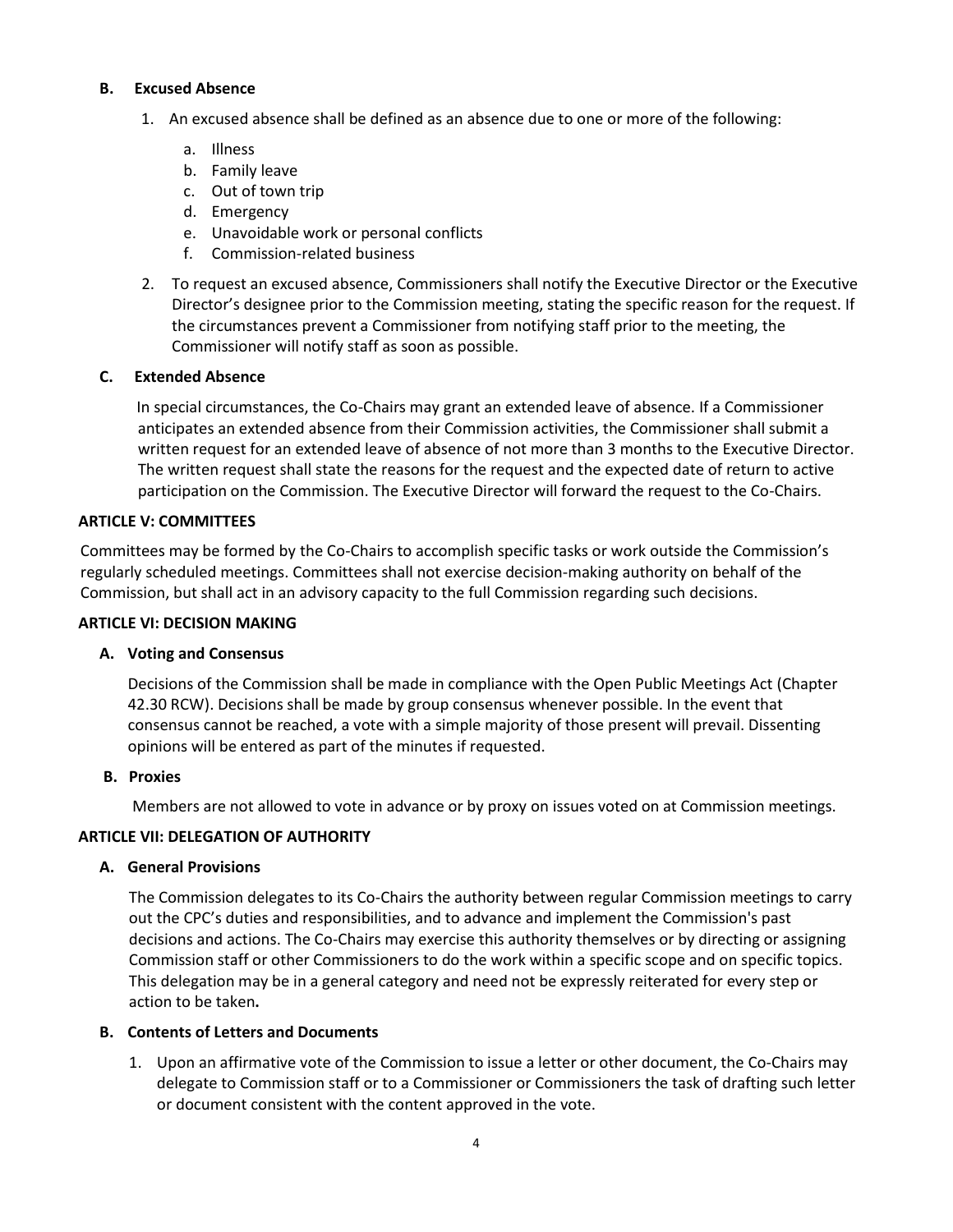2. Commission staff or the Co-Chairs may email drafts to Commissioners for feedback. When this occurs, individual Commissioners must respond only to the Co-Chairs or Commission staff and not to other Commissioners in order to avoid a violation of the Open Public Meetings Act (Chapter 42.30 RCW). The Co-Chairs shall have final authority to approve the letter or document.

### **ARTICLE VIII: PRIVILEGED AND CONFIDENTIAL COMMUNICATIONS**

### **A. Legal Counsel**

Ordinance 125315 provides that the Seattle City Attorney shall be the Commission's legal advisor or will select and retain private counsel for the Commission. These attorneys shall provide confidential legal advice to the Commission in writing and in executive session at Commission meetings.

### **B. Confidentiality**

Commissioners are required to maintain the confidentiality of all legal advice and other privileged communications, whether the advice was communicated in writing or orally. Commissioners may share the contents of such legal advice or other privileged communications with no one except for other Commission members, Commission staff, or Commission attorneys. Commissioners are required to maintain writings containing legal advice received from Commission attorneys in a secure location or in a secure fashion.

## **C. Waiver**

The privilege relating to a particular piece of legal advice or other confidential communication may be waived only by a majority vote at a regularly scheduled Commission meeting. A majority of Commissioners present must vote in favor of waiver for the privilege to be appropriately waived. Upon such a vote, the confidentiality provisions set forth above will no longer apply to the legal advice or communication that was the subject of the vote.

#### **D. Recusal**

Any Commissioner who believes that he or she will be unable to comply with the confidentiality provisions set forth above, because of fiduciary obligations to another organization or for any other reason, must recuse him or herself from receiving the legal advice or confidential communication. In the case of advice provided in executive session, this will require that the Commissioner leave the meeting for the duration of the executive session. In the case of written advice, this will require the Commissioner to affirmatively request not to receive a copy of the memorandum or other writing.

## **ARTICLE IX: PUBLIC STATEMENTS**

## **A. Commission Spokespersons**

The Co-Chairs shall act as the official spokespersons for the Commission on Commission positions to the media, Mayor, City Council, or other governmental entities unless another spokesperson is chosen by the Commission or the Co-Chairs ; however, in all cases such spokespersons shall represent the majority position of the Commission. When asked to represent Commission actions or positions, Commission staff shall notify the Co-Chairs and may be delegated authority to do so by the Co-Chairs.

#### **B. Commissioner Comments**

The Commission acknowledges that on some occasions individual Commissioners may disagree with Commission actions. Commissioners may comment publicly about their disagreements with Commission actions after giving prior notice to the Co-Chairs of their intent to do so, and must make clear to the public that they are doing so as an individual community member or as a representative of a dissenting organization with which they are affiliated. Commissioners must express such disagreements in a transparent and respectful way that furthers the goal of building community trust in the Commission and the Seattle Police Department. On all other occasions, Commissioners remain free to speak and advocate